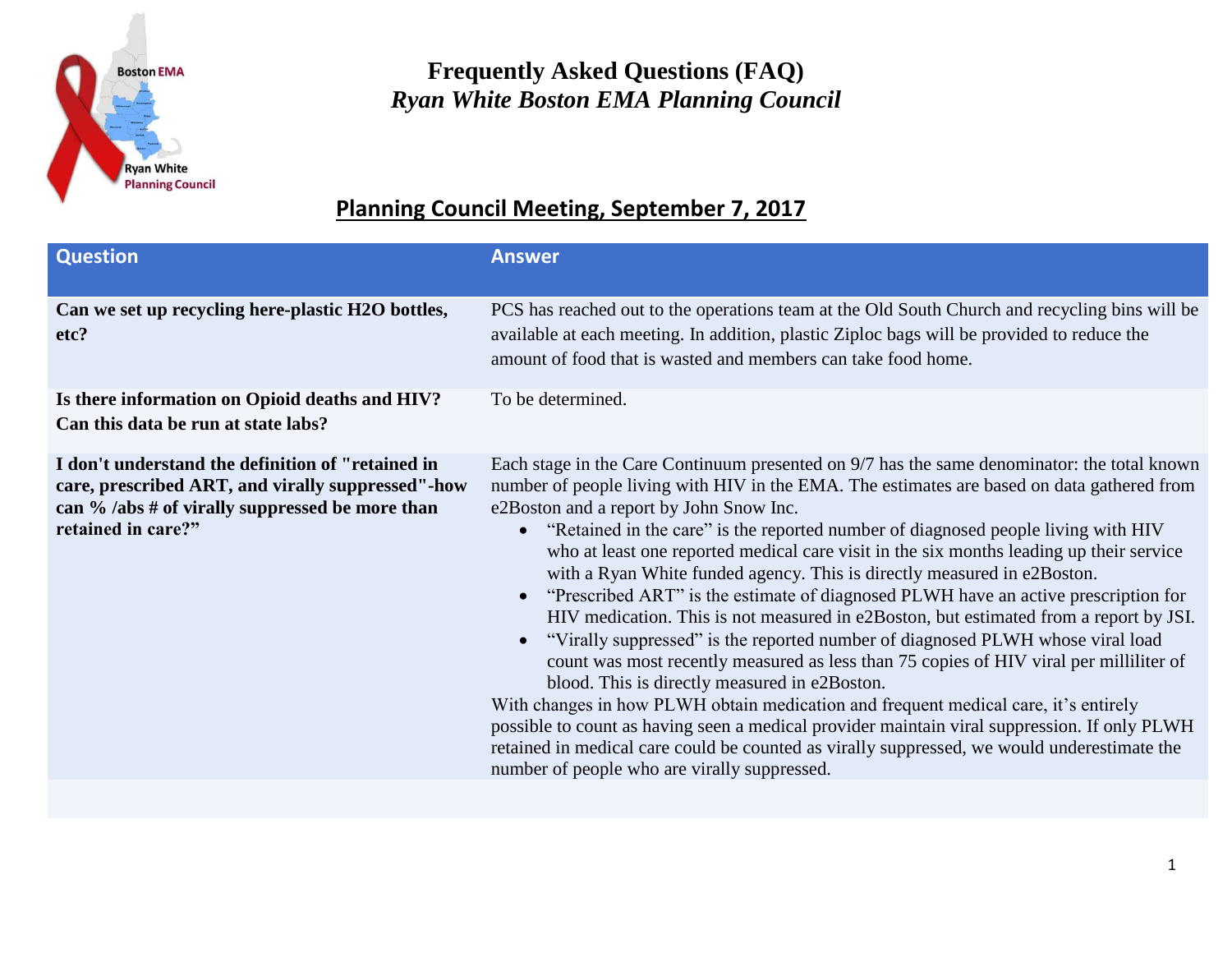

 $\overline{a}$ 

## **Frequently Asked Questions (FAQ)** *Ryan White Boston EMA Planning Council*

**Who defined the EMA and gave it its name?** "The boundaries of EMAs…are based on the U.S. Census designation of Metropolitan Statistical Areas and may span more than one state. To qualify for EMA status, an area must have reported at least 2,000 AIDS cases in the most recent five years and have a population of at least 50,000."

 $-$  HRSA HIV AIDS Bureau Website<sup>1</sup>

**Please show or summarize how Boston EMA** 

**compares to U.S in terms of the care continuum and vs. other similar EMA's. Help members understand even with our challenges the Boston EMA also has high success to help encourage hope.**

The Boston EMA and the national Ryan White Program compares very favorably to the national population of people living with HIV. In the EMA, almost 30% more clients are virally suppressed than nationally among diagnosed PLWH.<sup>2</sup>

The Care Continuums look different because many care continuums are measured in different ways that depend on the data available. The Boston EMA measure of "Retained in Care" is closest to how the CDC measures "Receipt of Care", which looks at the client receiving one or more medical visit.



<sup>&</sup>lt;sup>1</sup> Part A: Grants to Eligible Metropolitan and Transitional Areas, https://hab.hrsa.gov/about-ryan-white-hivaids-program/part-a-grants-emerging-metro-transitional-areas

<sup>2</sup> CDC HIV Care Continuum Factsheet, https://www.cdc.gov/hiv/pdf/library/factsheets/cdc-hiv-care-continuum.pdf